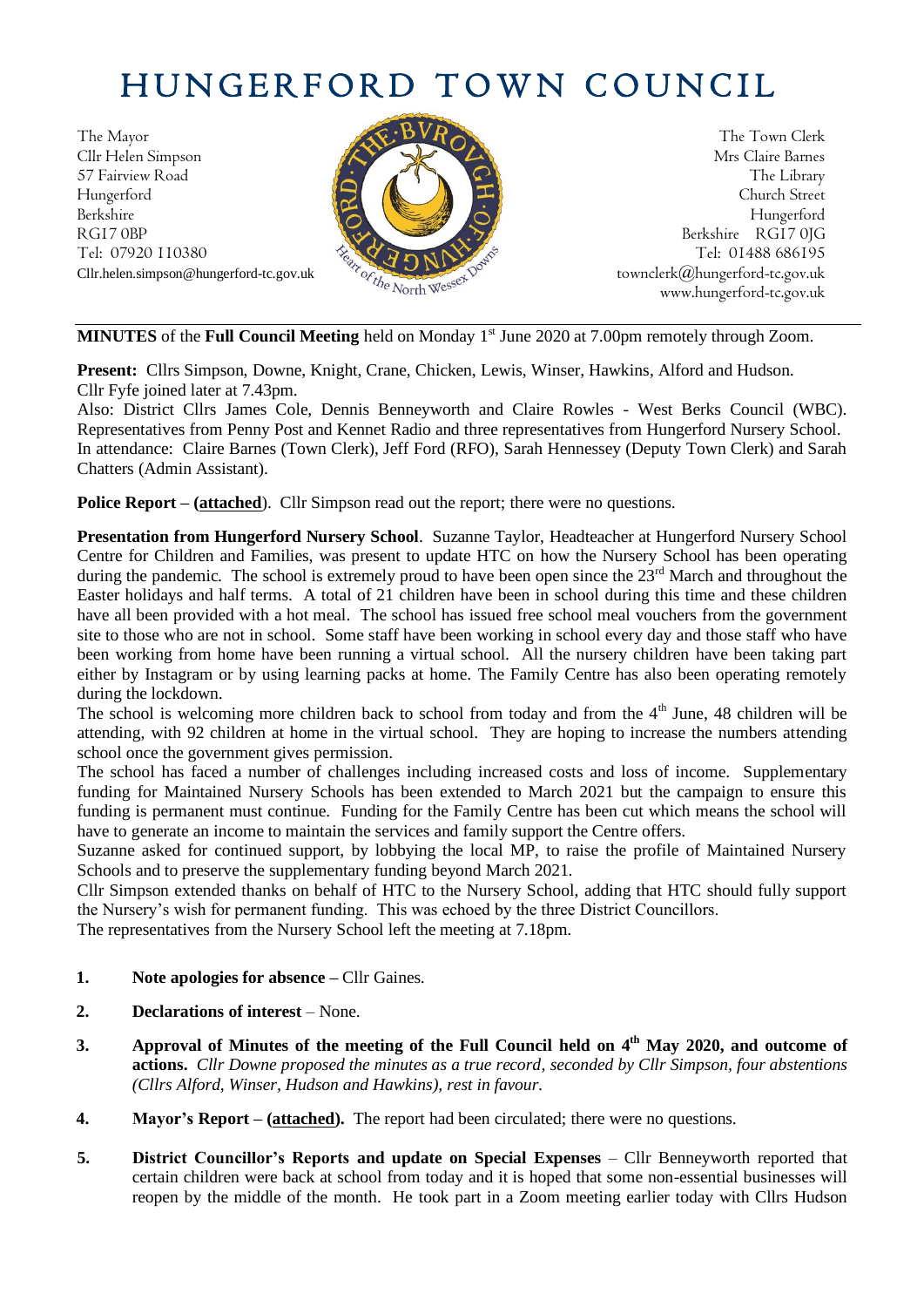and Knight and members from WBC to discuss ways of making the High Street safer in respect of social distancing when more businesses reopen (see more later under Item 7). He has been investigating the issue of Special Expenses with WBC; these are concerned with the maintenance, replacements, electricity costs and general contractor costs of the lampposts that are in the ownership of HTC. The RFO thanked Cllr Benneyworth for his help resolving this.

Cllr Cole advised of some of the measures that are being considered to ensure safety for staff returning to work at WBC offices. All WBC public meetings are currently taking place by Zoom but there is the assumption that the current situation may last for a while longer, which may mean that future WBC meetings are held with some members on Zoom and some in the council chamber.

Cllr Rowles updated HTC on which committees the three District Councillors are on:

Cllr Benneyworth is on the District and Western Area Planning committees.

Cllr Cole is Chair of the Licensing committee and on the OSMC (Overview Scrutiny and Management committee).

Cllr Rowles is on the Licensing and Governance & Ethics committees.

They all also attend various other bodies.

Cllr Simpson thanked Cllr Benneyworth for his help obtaining funding from WBC for a local business. Cllr Benneyworth advised there is help out there for businesses and WBC is keen to continue to support local businesses.

Cllr Cole also advised there has been much praise for the WBC Community Hub which was set up in response to the pandemic and continues to operate.

**6. Hungerford 2036 – (attached).** The report had been circulated; there were no questions.

#### **7. Committee reports (no more than 3 minutes per report)**

#### **R&A (Cllr Simpson) – See attached report**

**E&P (Cllr Gaines) – See attached report**

**F&GP (Cllr Winser) – See attached report**

**H&T (Cllr Chicken) – See attached report**

Cllr Hudson gave an update on the Zoom meeting he attended earlier with Cllr Knight, District Cllr Benneyworth and two officers from WBC (see Item 5). Discussions included new signage, possible temporary parking suspensions and a more consistent approach to queuing outside certain shops. There will be further communication with shopkeepers, Town & Manor and Chamber of Commerce with feedback to WBC. This is a work in progress.

Cllr Knight asked if we could consider reopening the public toilets in Church Street to coincide with shops reopening on the 15<sup>th</sup> June. **ACTION:** Clerk to check government guidance and seek advice from our H&S advisors and the cleaning contractor.

#### **8. Finance**

- **a) Propose authorisation of cheque run payments (circulated along with copies of invoices) for May** - *Cllr Winser proposed the cheque run for May of £52,156.20, seconded by Cllr Simpson, all in favour.*
- **b) Propose Year to date accounts – refer to circulated Income/Expenditure Report** *Cllr Winser proposed the year to date accounts, seconded by Cllr Knight, all in favour.*
- **c) Annual Governance & Accountability Return 2019/20**
	- **I.** *Cllr Simpson proposed the Annual Internal Audit Report was noted, seconded by Cllr Winser, all in favour.*
	- **II.** *Cllr Simpson proposed approval of the Annual Governance Statement (Section 1), seconded by Cllr Knight, all in favour.*
	- **III.** *Cllr Simpson proposed approval of the Accounting Statement (Section 2), seconded by Cllr Winser, all in favour.*
- **d) Ratify the grant donations as proposed at F&GP totalling £12,725 (£13,225 less £500 as request for Foodbank withdrawn) –** *Cllr Winser proposed the grant donations of £12,725 plus £1,000 for Hungerford & Camburn Education plus £5,000 for Hungerford Library & Community Trust totalling £18,725, seconded by Cllr Simpson, all in favour.*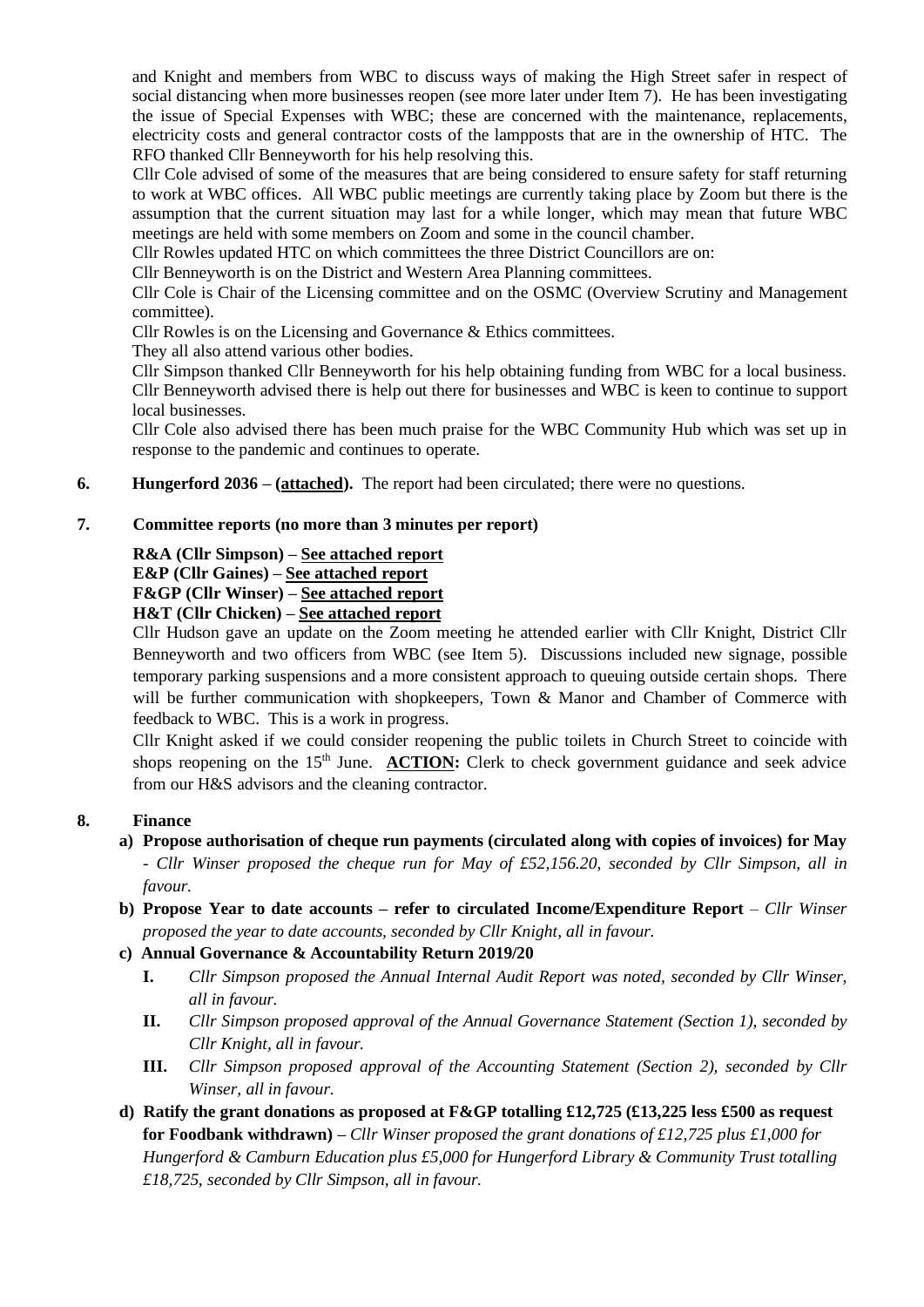**9. Tragedy Memorial at St Lawrence's Church – Consider suggestions to relocate or create a new memorial due to the planned internal improvements –** *Cllr Simpson proposed to suggest a framed photographic replacement of the memorial which could be placed elsewhere in the Church, seconded by Cllr Knight, all in favour.*

**ACTION:** Office to contact the Church with this suggestion and offer to contact as many of the relatives as possible for their opinion.

- **10. Consider request by Kennet Radio for HTC's support in extending their FM coverage to Hungerford (taken after Item 3)** – *Cllr Simpson proposed HTC write a letter which she will sign, supporting Kennet Radio in their application to Ofcom to extend their FM radio coverage to Hungerford, seconded by Cllr Knight, all in favour.* **ACTION:** Clerk to draft a letter. Julian Swift-Hook from Kennet Radio left the meeting after this item.
- **11. Health & Safety – Impact of Coronavirus** This has been covered in Item 7 above. There was further discussion regarding reopening of the public toilets and what procedures we need to adhere to when we reopen the buildings we are responsible for. Cllr Downe will circulate a document from a local government information website which gives information on infections in West Berkshire and other details over time.

#### **12. Any other Reports (3 minutes each) not to include any proposals** – None.

The District Councillors and press left the meeting at 8.28pm.

## **PART 2**

#### Confidential

The public and press may be excluded from the meeting on the grounds that publicity might be prejudicial to the public interest as per the Public Bodies (Admissions to Meetings) Act 1960.

**13. Staff issues with working from home and future return to office** – *Cllr Simpson proposed purchase of a laptop to assist the Deputy Clerk in working more effectively from home, seconded by Cllr Winser, all in favour.*

Staff were encouraged to continue to work from home in safety for now and only go in to the office as and when necessary.

The meeting closed at 8.50 pm.

#### **REPORTS**

#### **HUNGERFORD TOWN COUNCIL JUNE UPDATE FROM THE POLICE**

Due to the COVID19 pandemic we are continuing to Police the town and wider area in a slightly different way. Furthermore to support the ongoing recovery of the UK we are expecting more changes to the way we work in the weeks to come.

We were due to return to Newbury Police Station however our stay at the TRI Station Hungerford has been extended. This enables us to maintain social distancing amongst our Police Officers and staff. We are continuing to provide a visible presence in the Town, in our smaller villages and the surrounding rural areas. We are engaging with our public to encourage and educate on the Governments regulations. Again I am pleased to say the majority of people are complying. 13th May saw the Government slightly relax the Lockdown with the new guidance encouraging people to return to work. It also allowed for people to visit public outdoor spaces, take outdoor exercise as much as they like and meet one person from another household.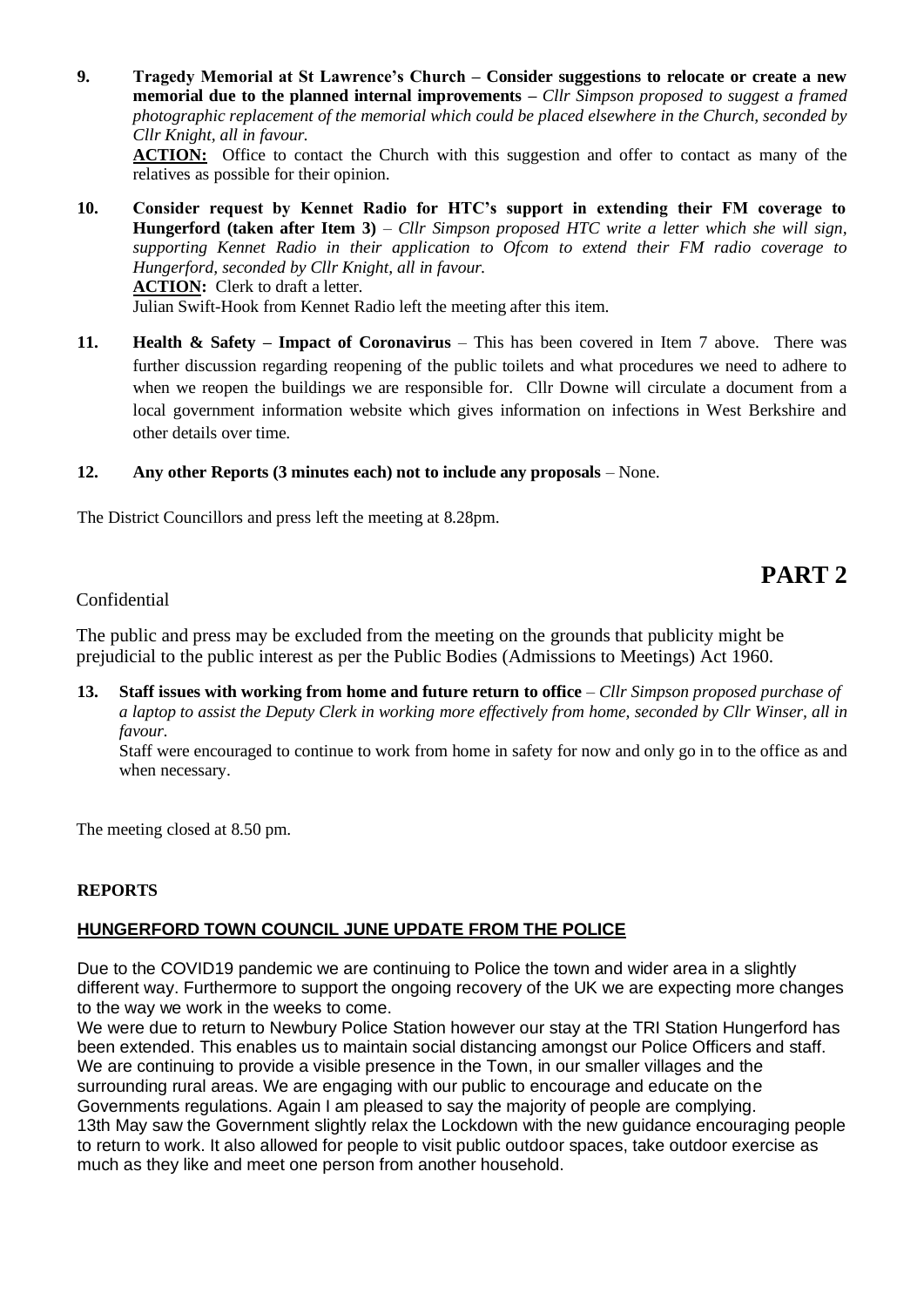From 1st June – The Lockdown is looking to be further relaxed with changes on the meeting of family and friends. This could see meetings of up to 6 people in open public spaces and gardens whilst maintaining a two metre social distance.

I am pleased to report that again this month crime in the town remains low. Two shopliftings occurred at the beginning of the month and a vehicle inference was reported on the 29th May after car doors were discovered wide open. Nothing however appears to have been stolen. If anyone has any information regarding this please contact us.

Please keep reporting stuff to us - We sometimes find that news travels fast round a community, especially via various social media channels but if no one tells us, we don't know about it. You can report online at https://www.thamesvalley.police.uk, but if it is urgent please continue to call on 101 (non-emergency) and 999 in an emergency.

#### **Mayor's report June 2020**

Another month in shielding lockdown, how spoilt have we been with the weather? I was lucky enough to take a week off with my husband, we tested the new operating procedures at the waste/recycling centre in Newbury. We felt it was working really well and was well managed and organised. Following a call of concern/distress from a small business on the high street, I wish to thank Cllr Dennis Benneyworth for assisting me to support this business directly, we have successfully overcome an issue which meant the business (who were previously unable to claim the SBRR government loan) has now successfully qualified for the government loan, and who are now in receipt of the funds, securing the future of this 20yr established small business in the town. The owner contacted me on Friday afternoon to say thank you, she was completely overjoyed and very relieved… Great result!

I feel it's important to mention that any business requiring advice or assistance should get in touch. If we can't help, we can certainly signpost you to the current person.

Although I have been unable to attend outside meetings there are still many actions that require my attention.

I know the Town Clerk and Deputy Town Clerk remain extremely busy with actions and revised practises. I wish to thank all HTC staff for their support and tenacity during the covid-19 outbreak. I believe Hungerford, has managed this pandemic well and is blessed to have an army of willing volunteers.

There are always challenges to overcome, I hope we've highlighted processes that could be improved upon. I'm sure there will be reviews in due course, hopefully emergency calls for action in communities will be easier, clearer policies and guidance following safe exit and upon reflection of measures from our Covid-19 response.

We are now looking to support residents and businesses to safely transition into a strange new 'normal' as we start to reopen. I hope Hungerford residents will be patient and understanding as we emerge, showing consideration and support to residents who could still feel quite uneasy and anxious because of the changes to lives from this on-going pandemic.

I would also like to clarify HTC's position following a report in last weeks NWN.

In May's R&A committee meeting, committee agreed to form a working party to discuss onward viability of the TFMC (triangle field management committee) and consider any further amendments to HRFC (Hungerford Rugby /football club) hire agreement.

I would like to formally state that HTC has a very good working relationship with both HRFC & TFMC, all past concerns (from over two years ago) have been addressed and the club continues to grow and thrive.

HTC wishes to ensure this town owned asset is managed and maintained, remaining a valuable community space for sport and recreation.

#### **H2036 Report**

Hungerford Town Council Public Report Report to Full Council meeting 1<sup>st</sup> June 2020. Agenda Item No 6: Report from Hungerford 2036 Current Activities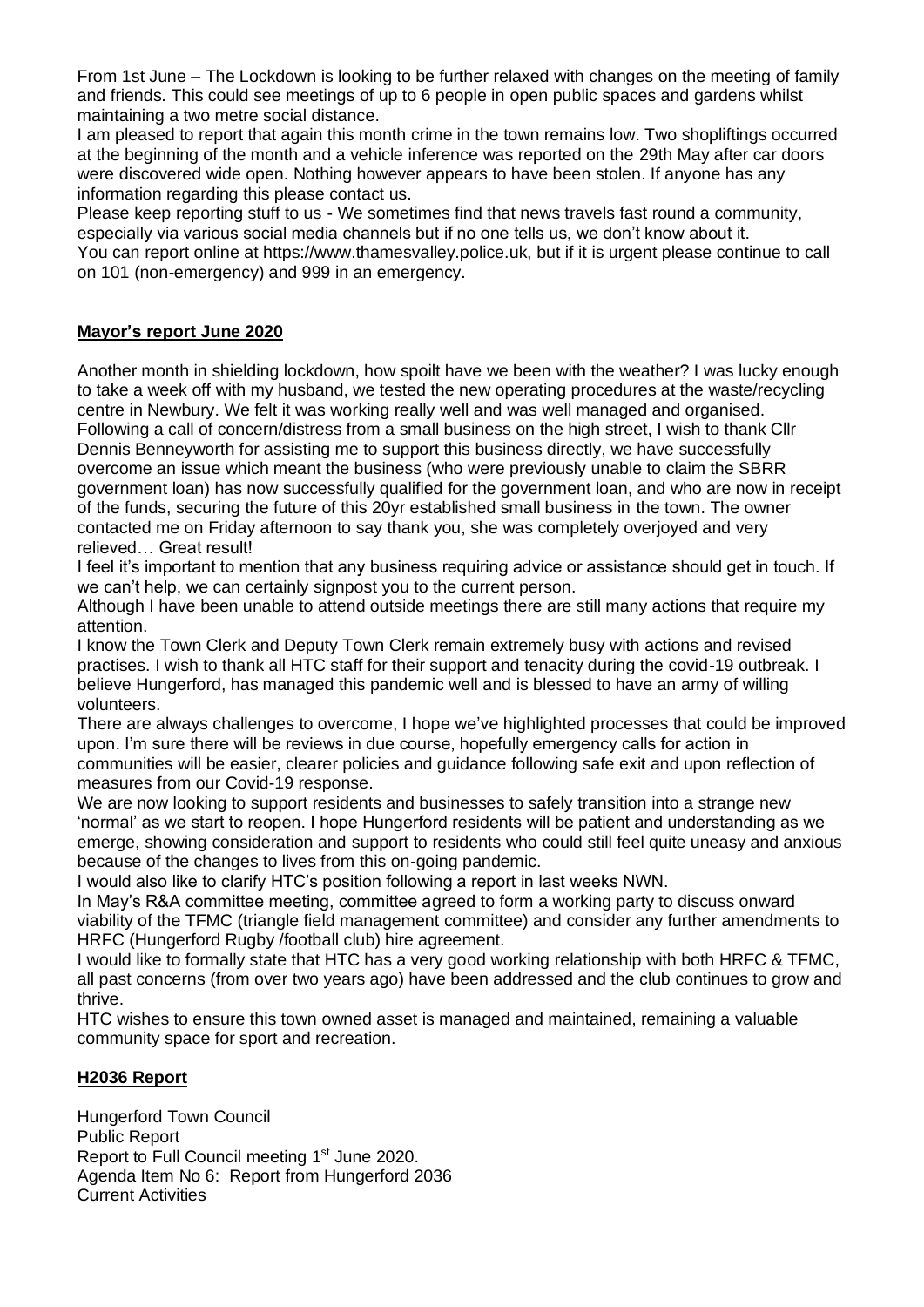Following the HELAA publication by WBC the H2036 project team asked all site promoters to respond with further information. This was requested by end May. The promoters were asked:-

1. How their site(s) will help achieve the Hungerford 2036 Neighbourhood Plan Objectives and

2. How the site(s) meet the H2036 Site Assessment Criteria

3. If they have an outline master plan for their site(s) including proposed access.

Information has been received back from the promoters for the majority of the sites and their submissions will now be reviewed by the project team.

We have requested (and they have agreed) that WBC conduct HELAA-type assessments of the additional sites submitted after the HELAA publication – now known as HUNNDP\_A/B/C. We understand that the WBC portfolio holder and Planning have not yet decided what the charge to HTC for the assessments will be.

We plan to start work with the external consultant on the site assessment work with a sites visit mid-June. Progress and conditions allowing, and following feedback to HTC, in the Autumn we would hope to running some public consultation events around this aspect of the NDP.

WBC Local Plan to 2036 Progress

We understand the WBC approach to local plan housing numbers are yet to be discussed with WBC members and no date is set for when we might see the outcome of that and how it affects Hungerford 2036.

Signed: John Downe, Joint Chair H2036, 30/5/2020

### **June R&A report for full council**

HAHA were pleased to notify HTC that Marsh Lane allotments has 100% occupancy with a current waiting list of 17. HAHA have a project on the good exchange to raise funds for

replacement/improvement of the water storage tanks. The committee worked hard, adhering to government guidelines, ensuring the users are kept safe during visits to tend plots. HRFC/TFMC/HTC

R&A committee agreed to form a working party to discuss the now overdue review of HRFC's rent agreement, plus consideration to the future of the management committee.

Maintenance – HTC's maintenance employee has returned to a fuller work schedule following a period of reduced workload, complying with government advice and social distancing rules. A list of works has been coded and prioritised by the Town Clerk.

We have agreed a yearly contract to deep clean the wet pour surfaces under the playpark equipment, all equipment has been pressure washed and painted whilst playgrounds have been closed to the public.

R&A has agreed to purchase a keyless entry system to be installed at the croft field activity centre. A working party has been requested to manage the project of improvements to the building following successful allocation of S106 funds to fulfil the project. This will be on the discussed in July. The car park has already been resurfaced and has greatly improved the overall appearance of the site. A working party will form to discuss and plan improvements to both bridge street war memorial and tragedy garden sites. HTC is hopeful these important town sites can be maintained and nurtured by community volunteers.

Cllr Helen Simpson committee chair.

#### **June E&P report**

A virtual Meeting of Environment and Planning Committee Monday 11th May.

Planning Applications -

20/00856/FUL - Cakewood House, Bath Road, Hungerford variations plans for the property. HTC proposed Objection as this appears to be a significant change to the plans in size and layout. 20/00782/HOUSE - 28 Hillside Road, Hungerford

Proposed single storey rear extension to replace existing conservatory.

HTC No Objection

20/00863/HOUSE - North Hidden Farm, Newtown, Hungerford Formation of first floor extension above existing C21 single storey extension to form bathroom and part retrospective application to regularise formation of ensuite shower room. HTC No Objection 20/00864/LBC2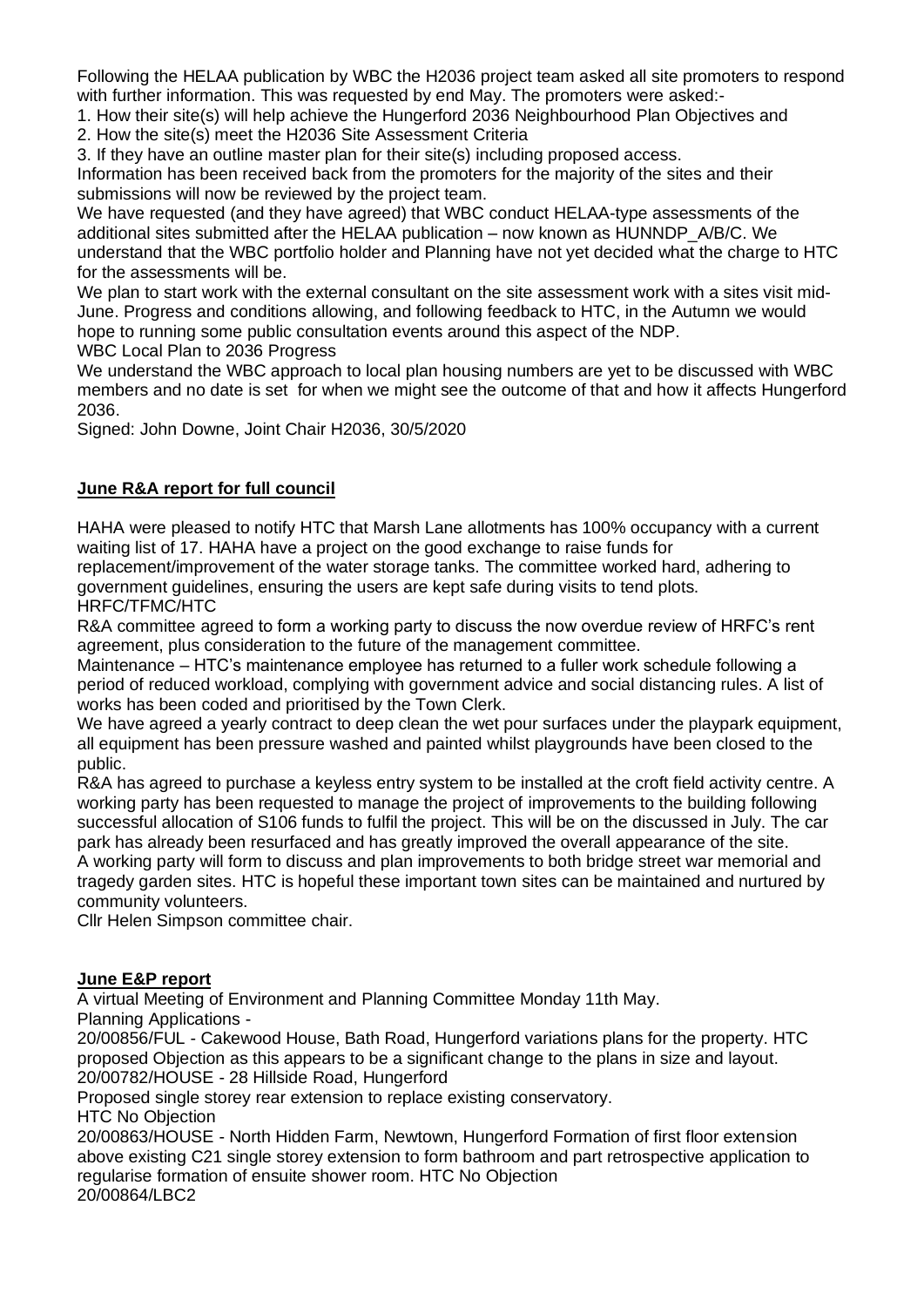North Hidden Farm, Newtown, Hungerford Formation of first floor extension above existing c21 single storey extension to form bathroom and part

retrospective application to regularise formation of ensuite shower room.

HTC No Objection

20/00748/HOUSE

7 Canal Walk, Hungerford – Demolish conservatory and build new single storey rear extension, new lowered kerb and one parking space at front.

HTC No Objection, One abstention

20/00989/HOUSE - 19 Cherry Grove, Hungerford Demolition of conservatory and replace with flat roof rear extension. Erect side extension to form utility room.

HTC No Objection

The question of the Western Area Planning committee's next meeting was posed. District Cllr Benneyworth advised this was due to be on the 20th May and he would let the Clerk know if there was anything relevant to Hungerford on the agenda (update there was not). These are going to be virtual meetings with a submission of up to 500 words from the Hungerford Town council if we wish to make a representation. District Councillor Cole advised that the Ward Councillors will be entitled to speak on behalf of HTC at these meetings.

To note there are two important planning items on the agenda for the meeting on the 8th June. Cllr Denise Gaines

28th May 2020

#### **FINANCE & GENERAL PURPOSE REPORT FOR FULL COUNCIL MEETING ON 1ST JUNE 2020**

MONTH 2 INCOME & EXPENDITURE REPORT: MAY 2020 101 FINANCE: 50% of the Annual Precept has been received to date. 102 ADMINISTRATION: Net Income over Expenditure £313 above Budget. Annual Insurance of £4781 paid in month 2. 103 GRANTS & DONATIONS: No Expenditure to date. 104 POOL HOUSE: £384 below Budget as the Tenants have been granted permission to pay a reduced rent. 105 CONTINGENCY: No Expenditure to date. 109 HUNGERFORD 2036 PROJECT: No Expenditure to date. 201 RECREATION & AMENITIES: Net Income over Expenditure £217 above Budget. Phasing issue. 202 WAR MEMORIAL GROUND: £245 below Budget. 203 ST SAVIOURS: Net Income over Expenditure £965 above Budget. Burial Fee Income £813 below Budget. 204 CROFT FIELD: Net Income over Expenditure £361 below Budget. Income £935 below Budget. 205 LIBRARY MAINTENANCE COSTS: No Expenditure to date. 301 CHRISTMAS LIGHTS: No Expenditure to date. 302 HIGHWAYS: No Income to date. £1,425 above Budget due to a couple of annual costs in the first two months. 303 CCTV: No Income or Expenditure to date. 304 TOURISM & ECONOMY: £916 above Budget. £1250 Great West Way annual cost incurred in Month 1. Annual Net Income over Expenditure £11,663 above Budget. Claire Winser Chair of F&GP 29th May 2020